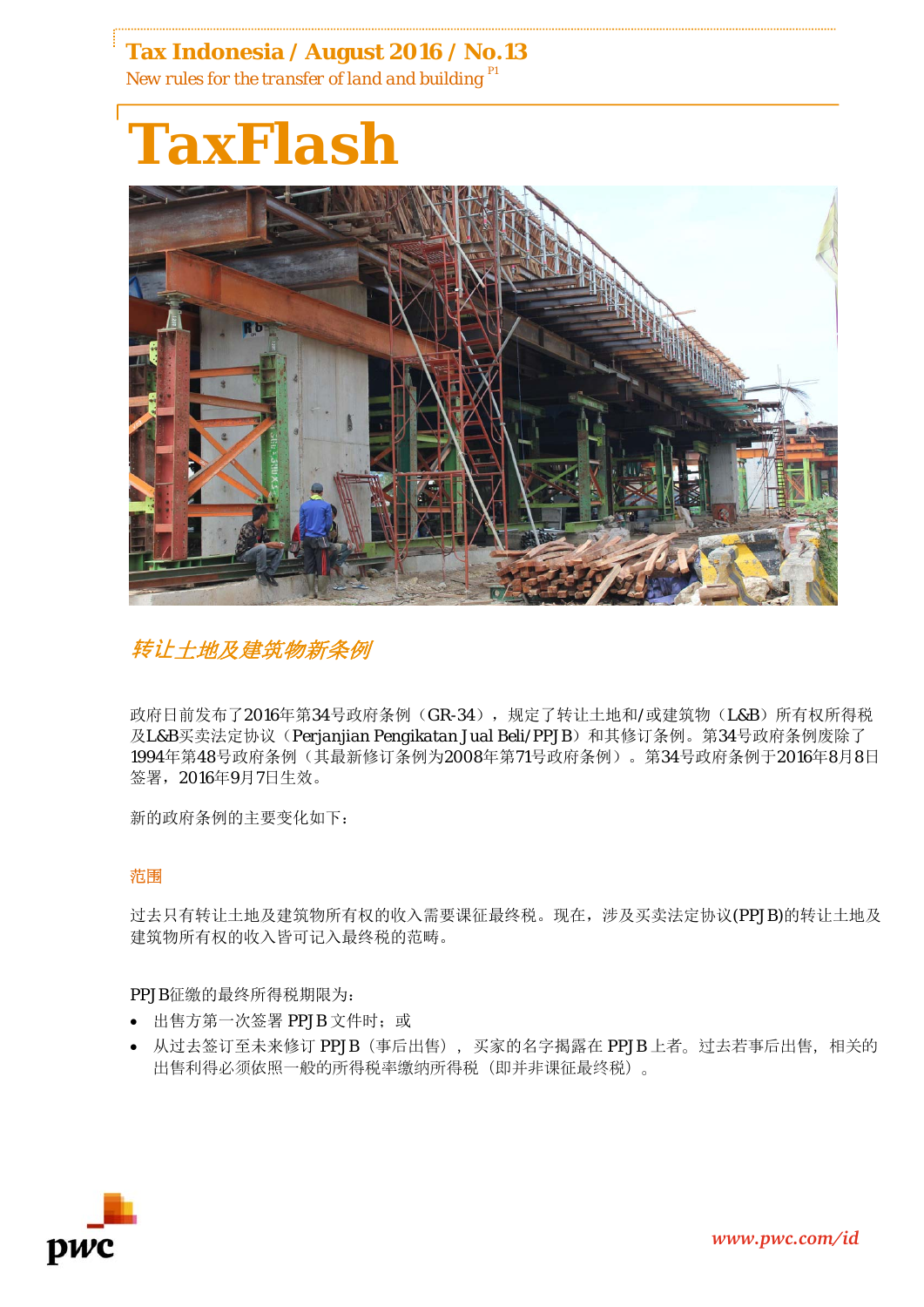#### **税率**

一般的最终税率已从 5%减至 2.5%。从事房地产业务的纳税人出售低成本的房子/公寓仍然维持 1%。

转让土地及建筑物所有权至政府(包含国营企业及地方性的政府企业),因为公众利益的开发而需购买土地者,仍然 免除最终税,尽管新的条例规定税率为 0%,原来的条例认定为免除最终税。

### **税基**

课税主体的销售金额(Nilai Jual Objek Pajak/NJOP)不将不再作为计算税金的基础。税基价值的计算基础如下:

| 情形                                     | 税基               |
|----------------------------------------|------------------|
| 向政府转让所有权                               | 由己授权的政府部门确定价值    |
| 拍卖情况转让所有权                              | 根据拍卖会上得标的价格      |
| 关联方之间转让所有权或PPJB-新                      | 以应获取的价值为基准       |
| 第三方之间转让所有权或PPJB – 新                    | 以实际获取的价值为基准      |
| 通过资产互换、弃权、转让、授予、继承或其他协商<br>方式转让所有权 - 新 | 以市场价值确认的应获取价值为基准 |

### 时间

转让L&B所有权征缴的最终税须在公证签署转让协议之前支付。对于从L&B买卖法定协议中赚取所得的纳税人,最终 税征缴应该在收取全额或部分款项时,包括定金、利息、费用和购买方支付的其他费用。

如果购买方将所购L&B出售给其他买家,更改PPJB购买方姓名时,该后续出售方须在PPJB更改之前支付最终税。最 早以出售方姓名出现在PPJB文件上的出售方,只有在最终税缴付单复印件仍有效的情况下,才能签署修订版PPJB。 出售方有义务向DGT申报PPJB的修订。

# 免除

GR-34 规定了下列交易可免除最终税:

- 已获取财政部(MoF)批准可以使用账面价值进行兼并、合并或商业扩张时转让 L&B
- 在建造运营转让、建造转让运营模式下转让建筑物或使用国有 L&B。